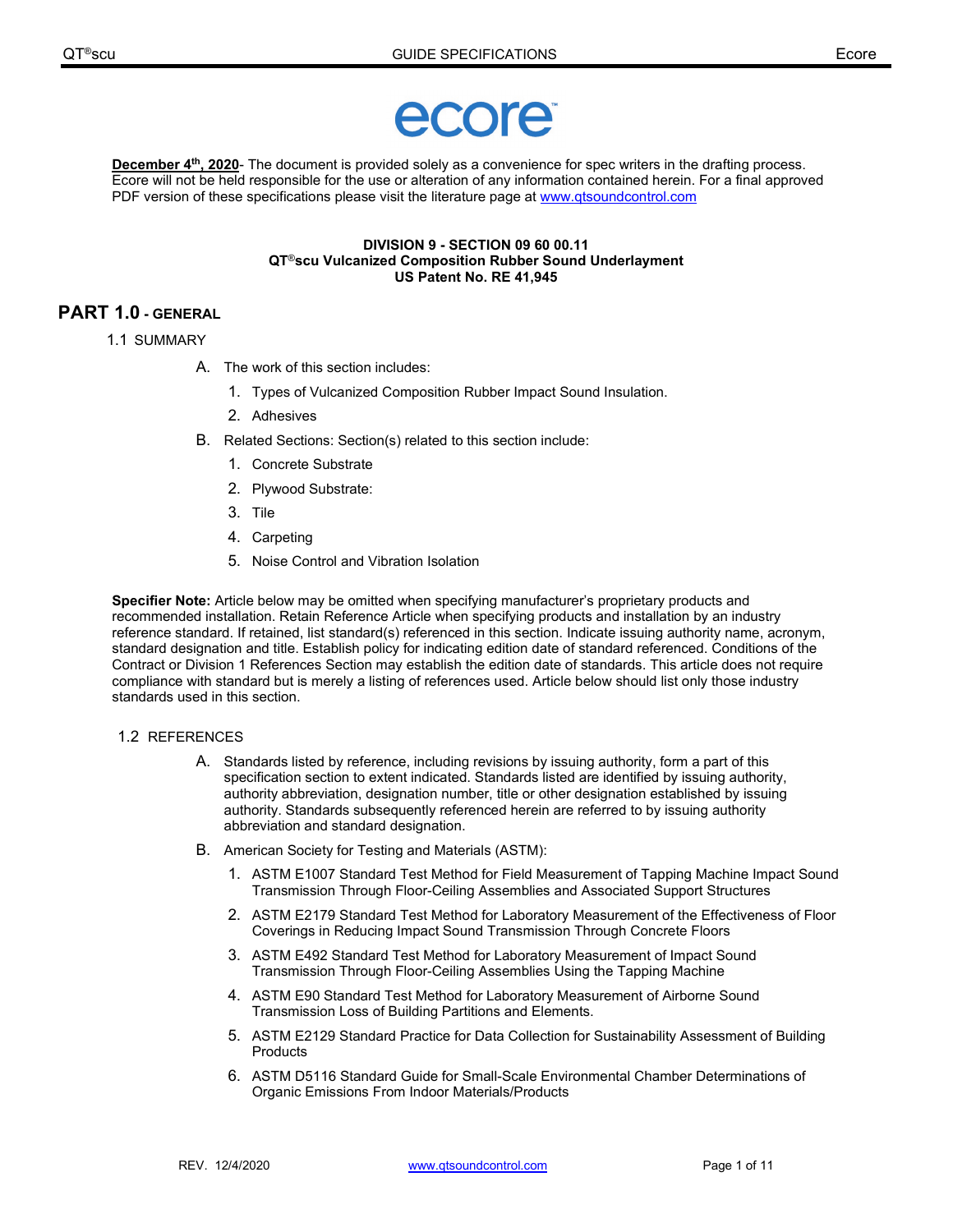- 7. ASTM F2170 Standard Test Method for Determining Relative Humidity in Concrete Floor Slabs Using in situ Probes
- C. South Coast Air Quality Management District (SCAQMD) Rule #1168
	- 1. VOC standards for adhesive and sealant applications
- D. Leadership in Energy and Environmental Design LEED®
	- 1. International Organization for Standardization® document, ISO 14021 Provides guidance on the terminology, symbols, testing and verification methodologies that an organization should use for self-declaration of the environmental aspects of its products and services.

#### 1.3 SYSTEM DESCRIPTION

A. Performance Requirements: Provide Vulcanized Composition Rubber resilient flooring, which has been manufactured and installed to maintain performance criteria stated by manufacturer without defects, damage or failure.

#### 1.4 SUBMITTALS

- A. General: Submit listed submittals in accordance with Conditions of the Contract and Division 1 Submittal Procedures Section.
- B. LEED: Provide documentation of how the requirements for credit will be met.
	- 1. List of proposed materials with recycled content. Indicate pre-consumer and post-consumer content.
	- 2. Product data and certification letter indicating percentage of recycled content for both preconsumer and post-consumer content.
	- 3. Recycled content is defined in accordance with the International Organization for Standardization document, ISO 14021 Environmental labels and declarations.
		- a. Post-consumer material waste materials diverted from the waste stream after consumer or commercial use.
		- b. Pre-consumer material materials diverted from the waste stream during the manufacturing process. Excluded are regrind, rework, and scrap.
- C. Product Data: Submit product data, including manufacturer's guide specifications product sheet, for specified products.
- D. Shop Drawings: Submit shop drawings showing layout, profiles and product components, including anchorage, accessories, finish colors, patterns and textures.
- E. Samples: Submit selection and verification samples for finishes, colors and textures.
- F. Quality Assurance Submittals: Submit the following:
	- 1. Certificates: If required, certification of performance characteristics specified in this document shall be provided by the manufacturer.
	- 2. Manufacturer's Instructions: Manufacturer's installation instructions.
- G. Closeout Submittals: Submit the following:
	- 1. Warranty: Warranty documents specified herein.

### 1.5 QUALITY ASSURANCE

- A. Qualifications:
	- 1. Installer Qualifications: Installer experienced in performing work of this section who has specialized in installation of work similar to that required for this project.
		- a. Certificate: When requested, submit certificate indicating qualification.
	- 2. Manufacturer's Qualifications: Manufacturer capable of providing field service representation during construction and approving application method.
- B. Regulatory Requirements: [specify applicable requirements of regulatory agencies].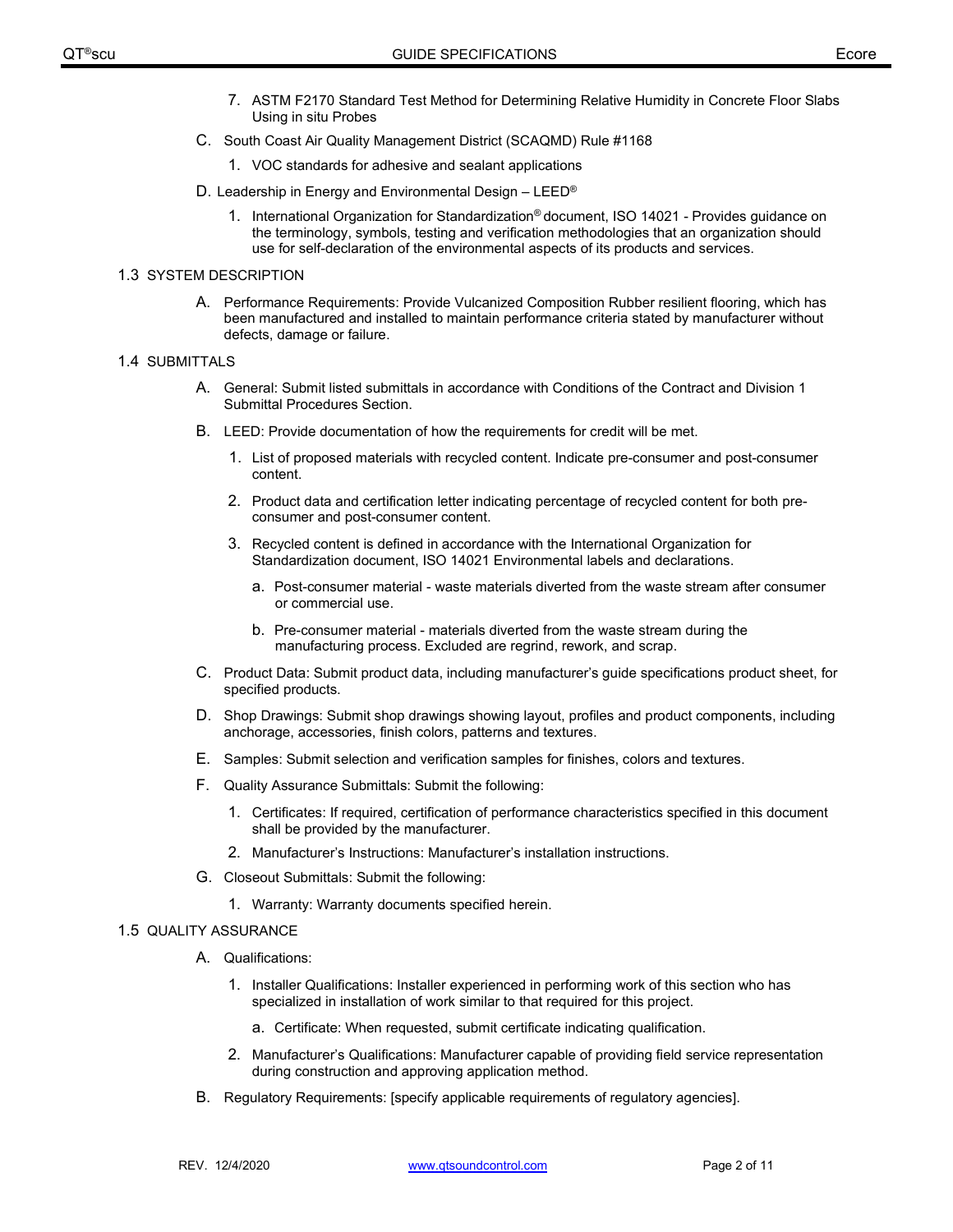- C. Mock-Ups: Install at project site a job mock-up using acceptable products and manufacturerapproved installation methods. Obtain Owner and Architect's acceptance of finish color, texture and pattern, and workmanship standard. Comply with Division 1 Quality Control (Mock-Up Requirements) Section.
	- 1. Mock-Up Size: [specify mock-up size].
	- 2. Maintenance: Maintain mock-up during construction for workmanship comparison; remove and legally dispose of mock-up when no longer required.
	- 3. Incorporation: Mock-up may be incorporated into final construction upon Owner's approval.
- D. Pre-installation Meetings: Conduct pre-installation meeting to verify project requirements, substrate conditions, manufacturer's instructions and manufacturer's warranty requirements. Comply with Division 1 Project Management and Coordination (Project Meetings) Section.
- E. Pre-installation Testing: Conduct pre-installation testing as follows: [specify substrate testing; consult with flooring manufacturer].

### 1.6 DELIVERY, STORAGE & HANDLING

- A. General: Comply with Division 1 Product Requirements Sections.
- B. Ordering: Comply with manufacturer's ordering instructions and lead time requirements to avoid construction delays.
- C. Delivery: Deliver materials in manufacturer's original, unopened, undamaged containers with identification labels intact.
- D. Storage and Protection: Store materials at temperature and humidity conditions recommended by manufacturer and protect from exposure to harmful weather conditions.

#### 1.7 PROJECT CONDITIONS

- A. Temperature Requirements: Maintain air temperature in spaces where products will be installed for time period before, during and after installation as recommended by manufacturer.
- B. Field Measurements: Verify actual measurements/openings by field measurements before fabrication; show recorded measurements on shop drawings. Coordinate field measurements and fabrication schedule with construction progress to avoid construction delays.

**Specifier Note:** Coordinate article below with Conditions of the Contract and with Division 1 Closeout Submittals (Warranty) Section.

- 1.8 WARRANTY
	- A. Project Warranty: Refer to Conditions of the Contract for project warranty provisions.
	- B. Manufacturer's Warranty: Submit, for Owner's acceptance, manufacturer's standard warranty document executed by authorized company official. Manufacturer's warranty is in addition to and not a limitation of, other rights Owner may have under Contract Documents.

**Specifier Note:** Coordinate paragraph below with manufacturer's warranty requirements.

1. Warranty Period: [Specify term] years commencing in Date of Substantial Completion.

### 1.9 MAINTENANCE

A. Extra Materials: Deliver to Owner extra materials from same production run as products installed. Package products with protective covering and identify with descriptive labels. Comply with Division 1 Closeout Submittals (Maintenance Materials) Section.

**Specifier Note:** Revise paragraph below specifying size and percentage as required for project.

- 1. Quantity: Furnish quantity of Vulcanized Composition Rubber flooring units equal to [specify %] of amount installed.
- 2. Delivery, Storage and Protection: Comply with Owner's requirements for delivery, storage and protection of extra materials.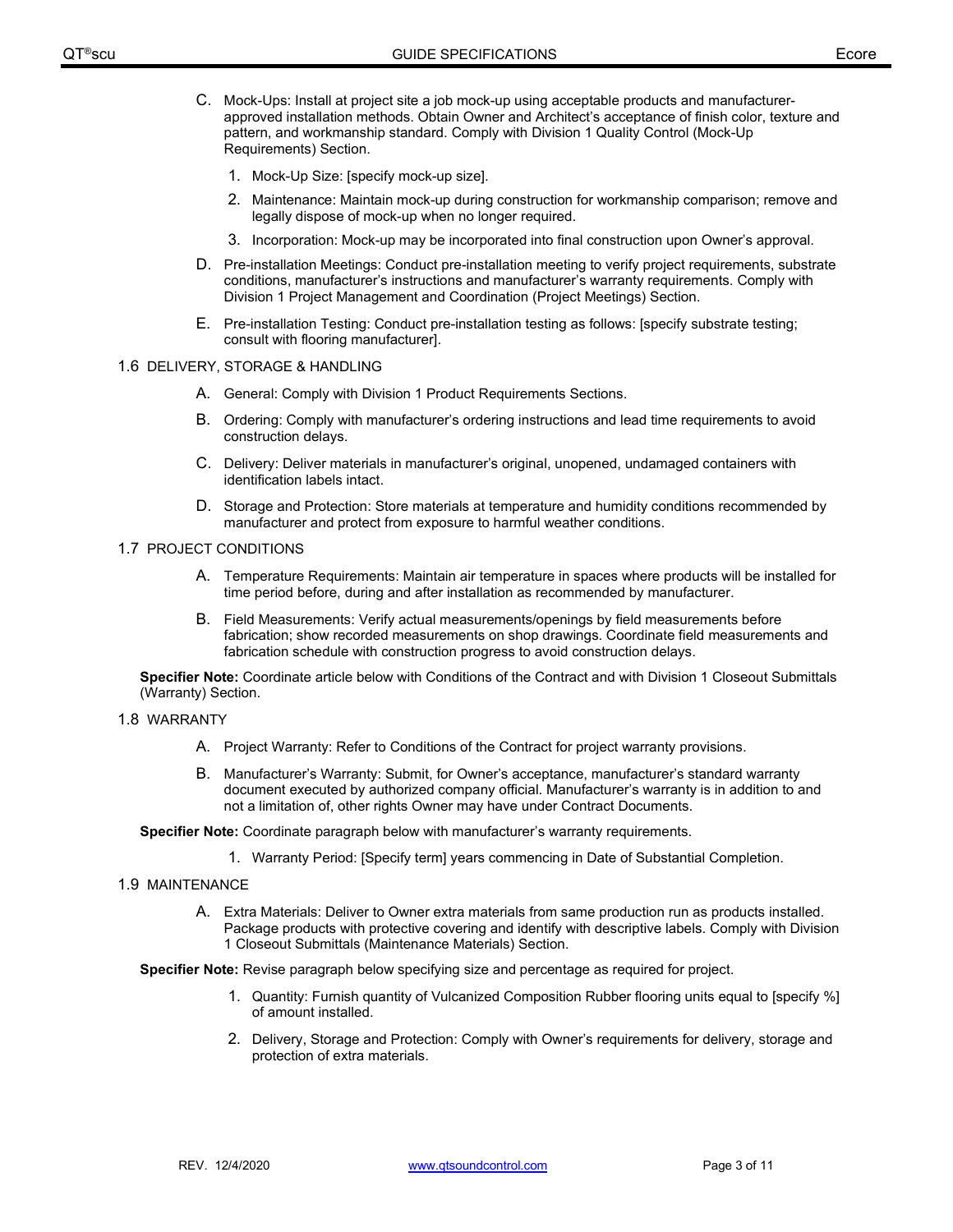# **PART 2.0** - **PROPRIETARY MANUFACTURER/PRODUCTS**

**Specifier Note:** Retain article below for proprietary method specification. Add product attributes, performance characteristics, material standards, and descriptions as applicable. Use of such phrases as "or equal" or "or approved equal" or similar phrases may cause ambiguity in specifications. Such phrases require verification (procedural, legal and regulatory) and assignment of responsibility for determining "or equal" products.

### 2.1 MANUFACTURER: Ecore

A. Address: 715 Fountain Ave., Lancaster, PA 17601; Telephone: (800) 322-1923, (717) 295-3400; Fax: (717) 295-3414; Email: info@ecoreintl.com

# 2.2 PROPRIETARY PRODUCT(S)

- A. QT®scu Vulcanized Composition Rubber Underlayment and Adhesives
	- 1. E-Grip Evolve wet set acrylic adhesive
	- 2. E-Grip III Single component moisture cured urethane adhesive
	- 3. QT Polyethylene Foam Perimeter Isolation Strip
	- 4. QTscu 4002™ Vulcanized Composition Rubber impact sound insulation
	- 5. QTscu 4005™ Vulcanized Composition Rubber impact sound insulation
	- 6. QTscu 4010™ Vulcanized Composition Rubber impact sound insulation
	- 7. QTscu 4012™ Vulcanized Composition Rubber impact sound insulation
	- 8. QTscu 5015™ Vulcanized Composition Rubber impact sound insulation

### **2.3.1 E-Grip Evolve High Performance wet set acrylic adhesive**

|    | A. Product Name:                               | The wet set, acrylic adhesive under this specification shall be<br>E-Grip Evolve.                                                                        |
|----|------------------------------------------------|----------------------------------------------------------------------------------------------------------------------------------------------------------|
| В. | Material:                                      | E-Grip Evolve is a high performance, wet set acrylic adhesive<br>designed for use with QT sound underlayment and<br>Ecore's Luxury Vinyl Tile and Plank. |
|    | C. Adhesive Type:                              | Vinyl Acrylic Polymer                                                                                                                                    |
|    | D. Weight:                                     | 4 gallon pail (34 lbs)                                                                                                                                   |
|    | E. Color:                                      | Off-white                                                                                                                                                |
|    | F. VOC Content:                                | .28 lbs/gal (34 g/l)                                                                                                                                     |
|    | G. Freeze/Thaw:                                | Protect from freezing, stable up to 5 cycles at $0^{\circ}F$ (-18 $^{\circ}C$ )                                                                          |
|    | H. Relative Humidity (RH) Test<br>(ASTM F2170) | Maximum 80%                                                                                                                                              |
| L. | Flashpoint:                                    | $> 212^{\circ}$ F (100 $^{\circ}$ C)                                                                                                                     |
|    | J. Shelf Life:                                 | 2 years when stored at $73^{\circ}$ F (23° C)                                                                                                            |

### **2.3.2 E-Grip III one-component polyurethane adhesive**

|    | A. Product Name:         | One-part urethane adhesive under this specification shall be<br>Ecore's E-Grip III.                                                                                                                                        |
|----|--------------------------|----------------------------------------------------------------------------------------------------------------------------------------------------------------------------------------------------------------------------|
| В. | Material:                | E-Grip III is a one-component urethane moisture cured, non-<br>sag permanently elastic adhesive that has excellent adhesion<br>to elastomers, concrete, and wood and is engineered for indoor<br>and outdoor applications. |
|    | C. Adhesive Type:        | One-component urethane                                                                                                                                                                                                     |
|    | D. Adhesive Cure System: | Moisture cured                                                                                                                                                                                                             |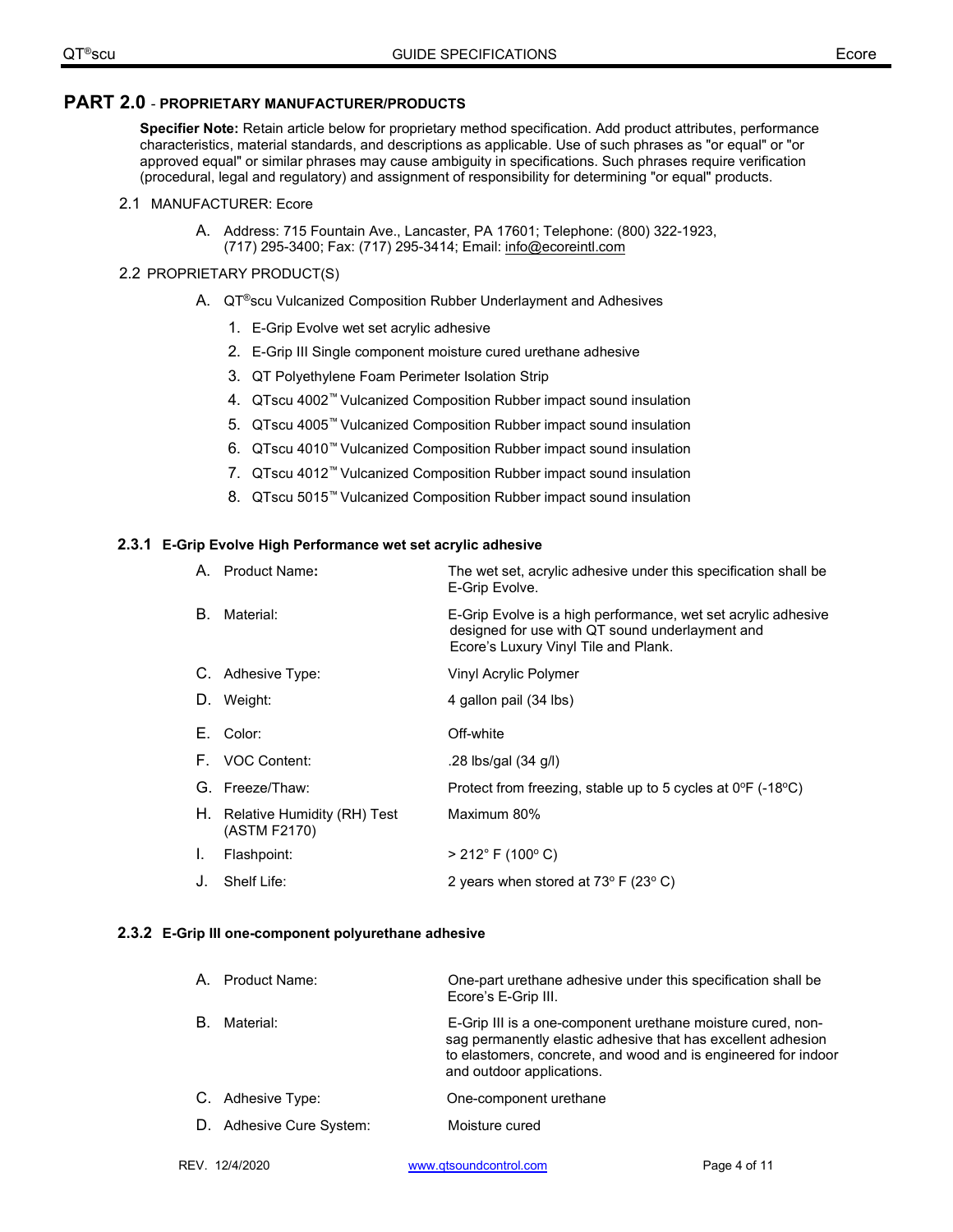|    | E. Weight:                                  | 4 gal. pail- 56 lbs, 2 gal. pail- 28 lbs, 10.1 oz cartridge- 1.3 lbs                |
|----|---------------------------------------------|-------------------------------------------------------------------------------------|
|    | F. Color:                                   | Medium grey                                                                         |
|    | G. VOC Content:                             | 0 lb/gal calculated                                                                 |
|    | H. Freeze/Thaw:                             | Stable                                                                              |
| I. | <b>Application Temperature:</b>             | $40^{\circ}$ F - $100^{\circ}$ F                                                    |
| J. | Relative Humidity (RH) Test<br>(ASTM F2170) | Maximum 85%                                                                         |
| Κ. | Flashpoint:                                 | $>500^{\circ}$ F                                                                    |
|    | Shelf Life:                                 | 12 months                                                                           |
|    | M. Working Time:                            | 30-40 minutes                                                                       |
|    | N. Trowel:                                  | 1/16" x 1/16" x 1/16" square notch<br>$1/8$ " x $1/8$ " x $1/8$ " square notch      |
|    | O. Coverage Rate:                           | 95 ft2 / gal. - 1/16" x 1/16" x 1/16"<br>60 ft2 / gal. $-1/8$ " x $1/8$ " x $1/8$ " |
|    | P. SCAQMD Rule #1168                        | 0 lb./gal. calculated                                                               |

# **2.3.3 QT Polyethylene Foam Perimeter Isolation Strip**

| А. | Product Name:    | The single-ply white polyethylene foam perimeter isolation strip    |
|----|------------------|---------------------------------------------------------------------|
|    |                  | under this specification shall be Ecore's Polyethylene Foam         |
|    |                  | Perimeter Isolation Strip.                                          |
| В. | Material:        | Made from white polyethylene foam, Perimeter Isolation Strip        |
|    |                  | is a flat, resilient strip that is used around the perimeter wall,  |
|    |                  | so no hard surface (floor covering) touches any hard vertical       |
|    |                  | surface (protrusion or wall).                                       |
|    | Roll Dimensions: | 1/4" [6mm] Thick x 2 $\frac{1}{2}$ " [64mm] Wide x 50' [15.3M] Long |

# **2.3.4 QTscu 4002 Vulcanized Composition Rubber Resilient [sheet] Impact Sound Insulation Underlayment**

| A  | Product Name: | The non-laminated, single-ply Vulcanized Composition Rubber<br>underlayment furnished under this specification shall be<br>Ecore's QTscu 4002 Vulcanized Composition Rubber<br>Impact Sound Insulation Underlayment.                                                                                                                                   |
|----|---------------|--------------------------------------------------------------------------------------------------------------------------------------------------------------------------------------------------------------------------------------------------------------------------------------------------------------------------------------------------------|
| B. | Material:     | Made from a formulation of high quality post-consumer<br>granules encapsulated in a wear and<br>water resistant elastomeric network with multiple colored<br>reprocessed ColorMill™ EPDM rubber. QTscu is a resilient,<br>flat underlayment for ceramic tile, hardwood or many other<br>hard surface flooring where impact sound reduction is required |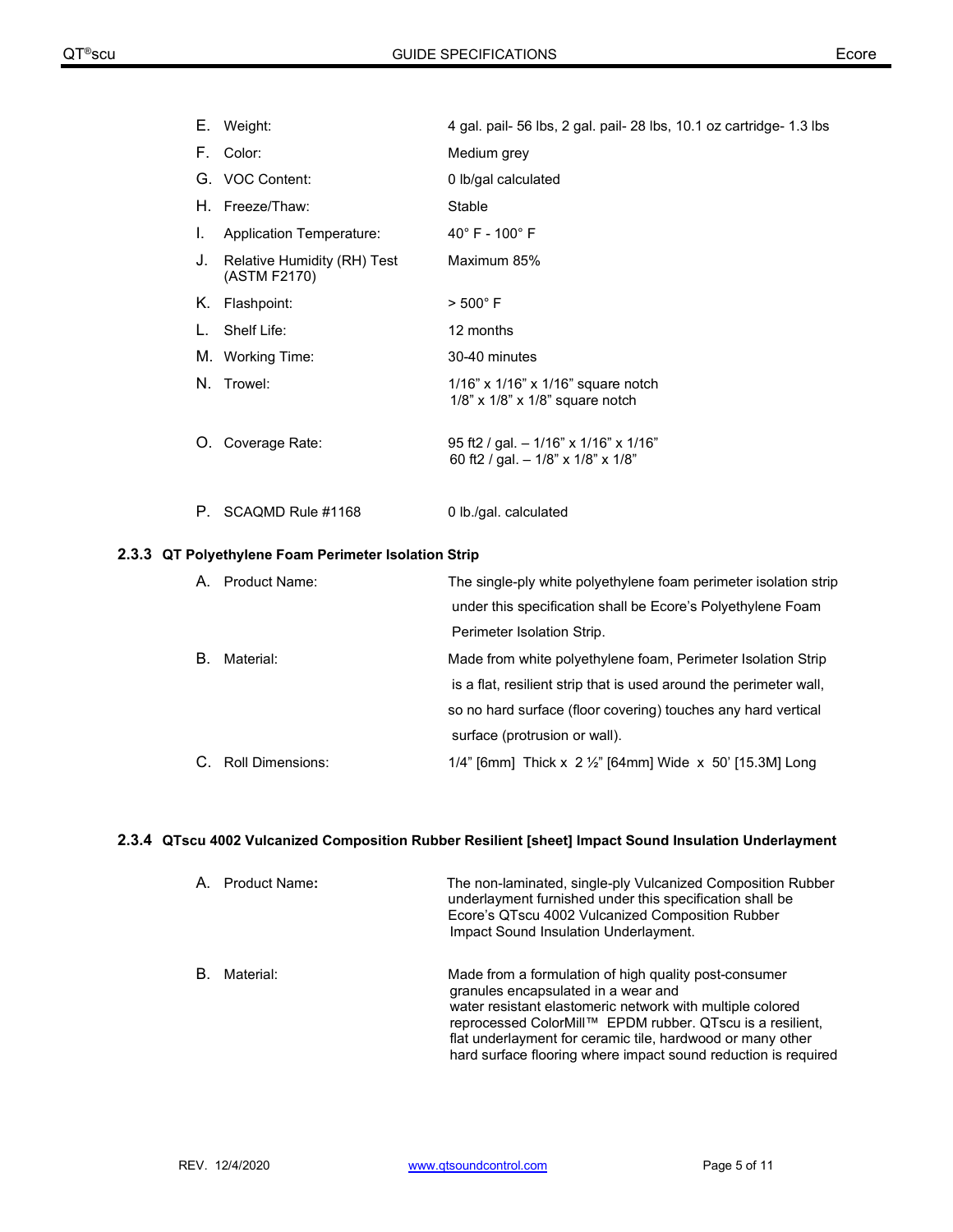|    | C. Sheet Dimension:                               | QTscu rolled rubber sound underlayment will have an overall<br>thickness of [2mm] standard in 4' by 75' [1.2m by 22.9m]                                                                                                                                                               |
|----|---------------------------------------------------|---------------------------------------------------------------------------------------------------------------------------------------------------------------------------------------------------------------------------------------------------------------------------------------|
|    | D. Sheet Weight:                                  | (2mm) 0.40 lb./ft <sup>2</sup> [1.9 kg/m <sup>2</sup> ]                                                                                                                                                                                                                               |
| Е. | <b>Sheet Standard Tolerances:</b>                 | Roll width: + $\frac{1}{2}$ " - $\frac{1}{4}$ "<br>Roll length: +1% - 0%<br>Thickness: ±.0.4 mm                                                                                                                                                                                       |
| F. | (ASTM E492)                                       | Laboratory Impact Insulation Class: Specified floor-ceiling assembly must be tested in an ASTM<br>compliant laboratory accredited by an ILAC-recognized<br>accreditation body such as IAS or NVLAP (per ISO/IEC17025).                                                                |
|    |                                                   | 2mm thickness shall be tested over a 6" concrete slab with<br>2.5 mm LVT Plank, Double Glue using E-Grip Evolve, no<br>ceiling, with an IIC rating of 50 or greater.                                                                                                                  |
|    | G. Sound Transmission Class<br>(ASTM E90)         | Specified floor-ceiling assembly must be tested in an ASTM<br>compliant laboratory accredited by an ILAC-recognized<br>accreditation body such as IAS or NVLAP (per ISO/IEC17025)                                                                                                     |
|    |                                                   | 2mm thickness shall be tested over a 6" concrete slab with<br>2.5 mm LVT Plank, Double Glue using E-Grip Evolve, no<br>ceiling, with an STC rating of 54 or greater.                                                                                                                  |
|    | H. Field Impact Insulation Class:<br>(ASTM E1007) | Floor-ceiling assembly must meet requirement as stated by<br>building code and/or acoustical consultant.                                                                                                                                                                              |
| I. | Delta IIC:<br>(ASTM E2179)                        | If required, specified floor assembly must be tested in an<br>ASTM-compliant laboratory accredited by an ILAC-recognized<br>accreditation body such as IAS or NVLAP (per ISO/IEC17025).<br>Shall specify floor finish and shall be tested over a 6"<br>concrete slab with no ceiling. |
| J. | Sustainability:<br>(ASTM E2129)                   | data collected                                                                                                                                                                                                                                                                        |
|    | K. VOC Washington State IAQ Test:                 | pass                                                                                                                                                                                                                                                                                  |

# **2.3.5 QTscu 4005 Vulcanized Composition Rubber Resilient** [sheet] **Impact Sound Insulation Underlayment**

| A  | Product Name:  | The non-laminated, single-ply rebonded rubber underlayment<br>furnished under this specification shall be Ecore's QTscu 4005<br>Vulcanized Composition Rubber Impact Sound Insulation<br>Underlayment                                                                                                                                                               |
|----|----------------|---------------------------------------------------------------------------------------------------------------------------------------------------------------------------------------------------------------------------------------------------------------------------------------------------------------------------------------------------------------------|
| B. | Material:      | Made from a formulation of high quality post-consumer<br>Underlayment granules encapsulated in a wear and water<br>resistant elastomeric network with multiple colored<br>reprocessed ColorMill™ EPDM rubber. QTscu is a resilient,<br>flat underlayment for ceramic tile, hardwood or many other<br>hard surface flooring where impact sound reduction is required |
|    | C. PATENT No.: | US Patent No. RE 41,945                                                                                                                                                                                                                                                                                                                                             |

(ASTM D5116)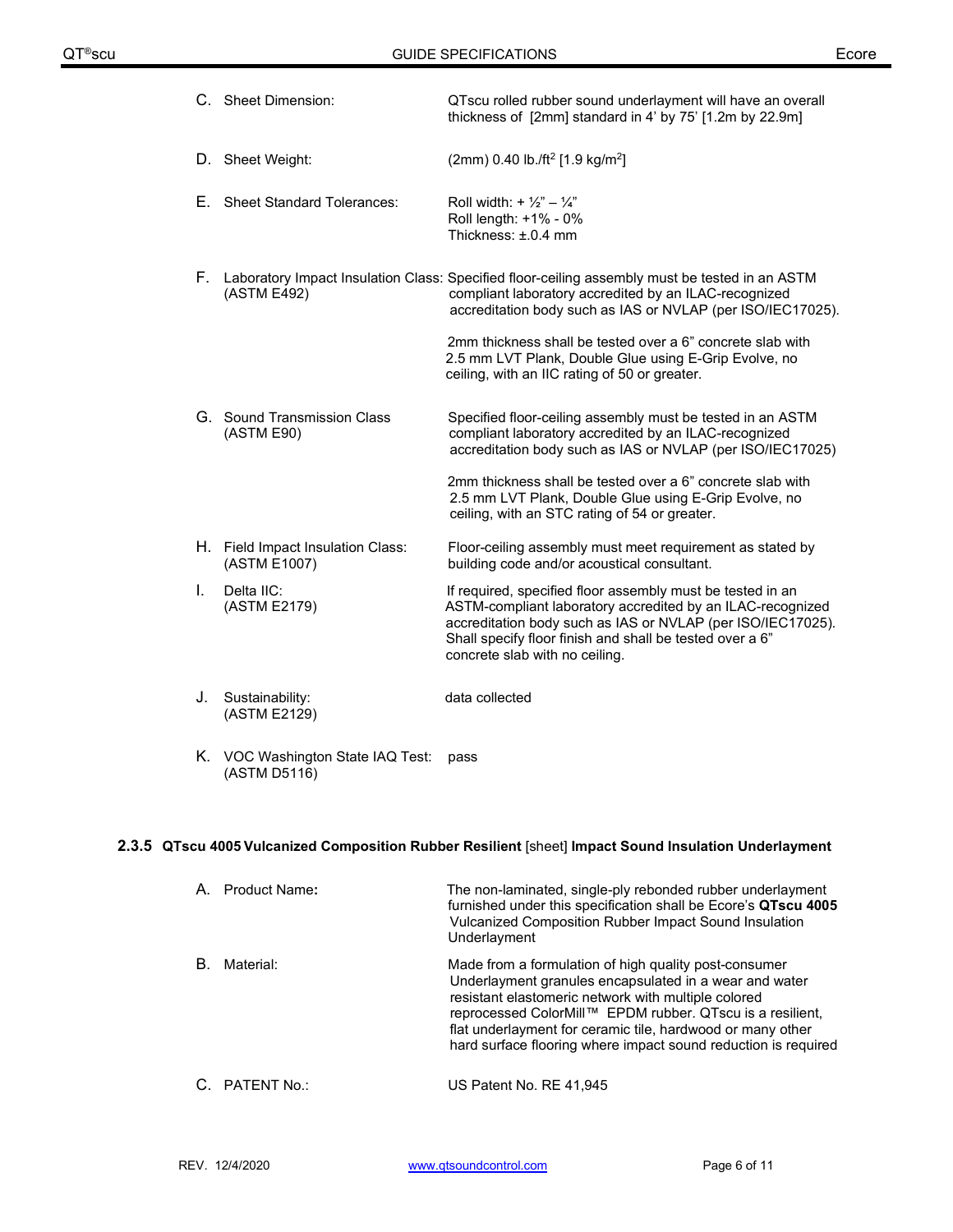|    | D. Sheet Dimension:                            | QTscu rolled rubber sound underlayment will have an overall<br>thickness of [5mm] standard in 4' by 30' [1.2m by 9.1m]                                                                                                                                                                |
|----|------------------------------------------------|---------------------------------------------------------------------------------------------------------------------------------------------------------------------------------------------------------------------------------------------------------------------------------------|
|    | E. Sheet Weight:                               | $(5mm)$ 0.80 lb/ft <sup>2</sup> [4.0 kg/m <sup>2</sup> ]                                                                                                                                                                                                                              |
|    |                                                |                                                                                                                                                                                                                                                                                       |
|    |                                                |                                                                                                                                                                                                                                                                                       |
|    | F. Sheet Standard Tolerances:                  | Roll width: + $\frac{1}{2}$ " - $\frac{1}{4}$ "<br>Roll length: +1% - 0%<br>Thickness: $\pm$ .0.4 mm                                                                                                                                                                                  |
|    | (ASTM E492)                                    | G. Laboratory Impact Insulation Class: Specified floor-ceiling assembly must be tested in an ASTM<br>compliant laboratory accredited by an ILAC-recognized<br>accreditation body such as IAS or NVLAP (per ISO/IEC17025).                                                             |
|    |                                                | 5mm thickness shall be tested over a 6" concrete slab with<br>2.5 mm LVT Plank, Double Glue using E-Grip Evolve, no<br>ceiling, with an IIC rating of 52 or greater.                                                                                                                  |
|    | H. Sound Transmission Class<br>(ASTM E90)      | Specified floor-ceiling assembly must be tested in an ASTM<br>compliant laboratory accredited by an ILAC-recognized<br>accreditation body such as IAS or NVLAP (per ISO/IEC17025)                                                                                                     |
|    |                                                | 5mm thickness shall be tested over a 6" concrete slab with<br>2.5 mm LVT Plank, Double Glue using Egrip-Evolve, no<br>ceiling, with an STC rating of 54 or greater                                                                                                                    |
| I. | Field Impact Insulation Class:<br>(ASTM E1007) | Floor-ceiling assembly must meet requirement as stated by<br>building code and/or acoustical consultant.                                                                                                                                                                              |
| J. | Delta IIC:<br>(ASTM E2179)                     | If required, specified floor assembly must be tested in an<br>ASTM-compliant laboratory accredited by an ILAC-recognized<br>accreditation body such as IAS or NVLAP (per ISO/IEC17025).<br>Shall specify floor finish and shall be tested over a 6"<br>concrete slab with no ceiling. |
|    | K. Sustainability (ASTM E2129):                | data collected                                                                                                                                                                                                                                                                        |
| L. | VOC Washington State IAQ Test:<br>(ASTM D5116) | pass                                                                                                                                                                                                                                                                                  |

# **2.3.6 QTscu 4010™ Underlayment Resilient** [sheet] **Impact Sound Insulation Underlayment**

|    | A. Product Name:    | The non-laminated, single-ply rebonded rubber underlayment<br>furnished under this specification shall be Ecore's QTscu 4010<br>Vulcanized Composition Rubber Impact Sound Insulation<br>Underlayment                                                                                                                                                               |
|----|---------------------|---------------------------------------------------------------------------------------------------------------------------------------------------------------------------------------------------------------------------------------------------------------------------------------------------------------------------------------------------------------------|
| В. | Material:           | Made from a formulation of high quality post-consumer<br>Underlayment granules encapsulated in a wear and water<br>resistant elastomeric network with multiple colored<br>reprocessed ColorMill™ EPDM rubber. QTscu is a resilient,<br>flat underlayment for ceramic tile, hardwood or many other<br>hard surface flooring where impact sound reduction is required |
|    | C. PATENT No.:      | US Patent No. RE 41,945                                                                                                                                                                                                                                                                                                                                             |
|    | D. Sheet Dimension: | QTscu rolled rubber sound underlayment will have an overall<br>thickness of [10mm] standard in 4' by 15' [1.2m by 4.6m]                                                                                                                                                                                                                                             |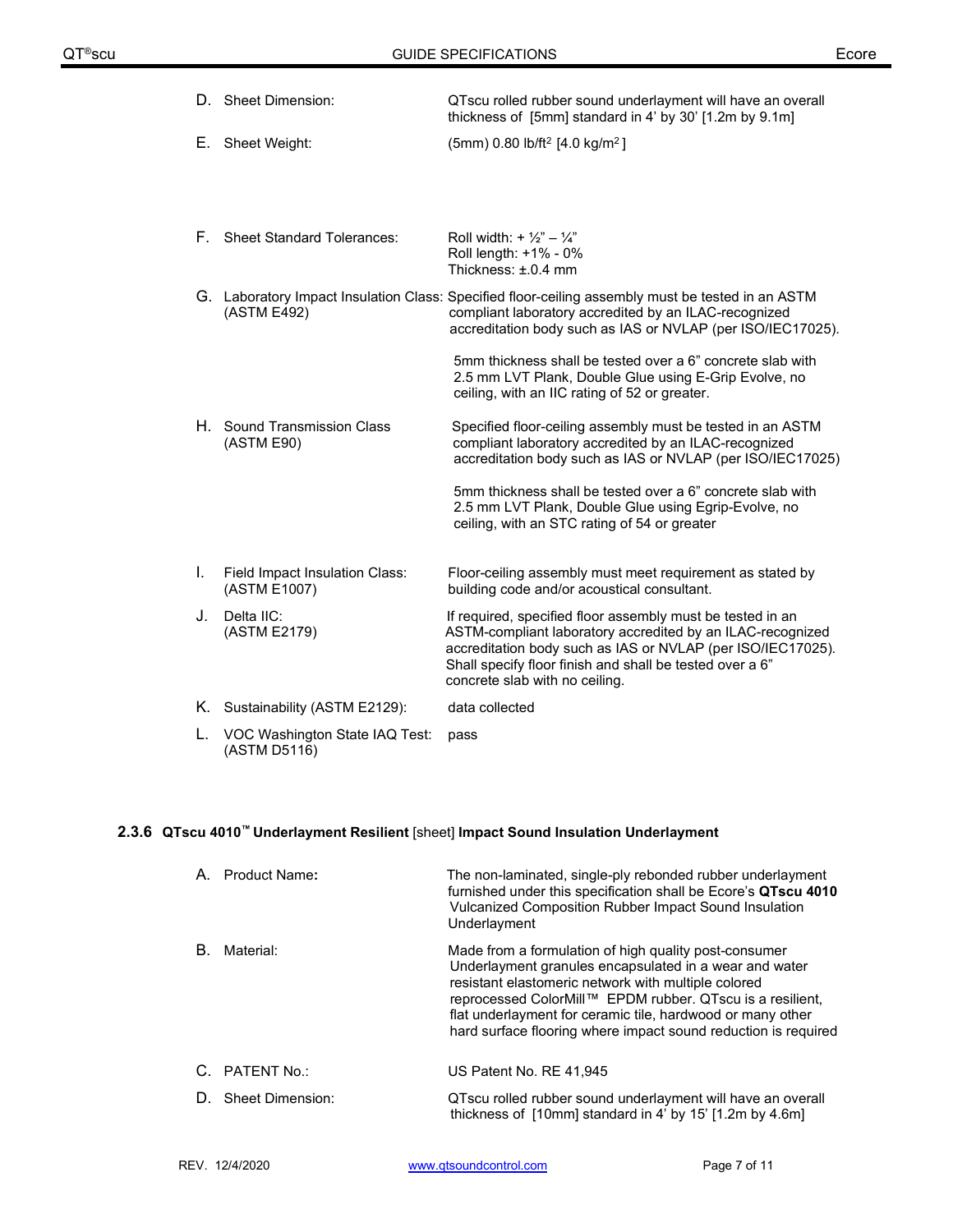| Е.  | Sheet Weight:                                  | (10mm) 1.7 lb/ft <sup>2</sup> [8.0 kg/m <sup>2</sup> ]                                                                                                                                                                                                                                |
|-----|------------------------------------------------|---------------------------------------------------------------------------------------------------------------------------------------------------------------------------------------------------------------------------------------------------------------------------------------|
| F., | <b>Sheet Standard Tolerances:</b>              | Roll width: + $\frac{1}{2}$ " – $\frac{1}{4}$ "<br>Roll length: +1% - 0%<br>Thickness: $\pm$ 0.4 mm                                                                                                                                                                                   |
|     | (ASTM E492)                                    | G. Laboratory Impact Insulation Class: Specified floor-ceiling assembly must be tested in an ASTM<br>compliant laboratory accredited by an ILAC-recognized<br>accreditation body such as IAS or NVLAP (per ISO/IEC17025).                                                             |
|     |                                                | 10mm thickness shall be tested over a 6" concrete slab with<br>Porcelain Tile, no ceiling, with an IIC rating of 50 or greater.                                                                                                                                                       |
|     | H. Sound Transmission Class<br>(ASTM E90)      | Specified floor-ceiling assembly must be tested in an ASTM<br>compliant laboratory accredited by an ILAC-recognized<br>accreditation body such as IAS or NVLAP (per ISO/IEC17025)                                                                                                     |
|     |                                                | Rating of 54 or greater with 6" concrete slab, no ceiling                                                                                                                                                                                                                             |
| Ι.  | Field Impact Insulation Class:<br>(ASTM E1007) | Floor-ceiling assembly must meet requirement as stated by<br>building code and/or acoustical consultant.                                                                                                                                                                              |
| J.  | Delta IIC:<br>(ASTM E2179)                     | If required, specified floor assembly must be tested in an<br>ASTM-compliant laboratory accredited by an ILAC-recognized<br>accreditation body such as IAS or NVLAP (per ISO/IEC17025).<br>Shall specify floor finish and shall be tested over a 6"<br>concrete slab with no ceiling. |
| Κ.  | Sustainability (ASTM E2129):                   | data collected                                                                                                                                                                                                                                                                        |
|     | VOC Washington State IAQ Test:<br>(ASTM D5116) | pass                                                                                                                                                                                                                                                                                  |

### **2.3.7 QTscu 4012™ Vulcanized Composition Rubber Resilient** [sheet] **Impact Sound Insulation Underlayment**

|    | A. Product Name:                  | The non-laminated, single ply rebonded rubber underlayment<br>furnished under this specification shall be Ecore's QTscu 4012<br>Vulcanized Composition Rubber Impact Sound Insulation.<br>Underlayment.                                                                                                                                                                     |
|----|-----------------------------------|-----------------------------------------------------------------------------------------------------------------------------------------------------------------------------------------------------------------------------------------------------------------------------------------------------------------------------------------------------------------------------|
| B. | Material:                         | Made from a formulation of high-quality post-consumer<br>Vulcanized Composition Rubber granules encapsulated in a<br>wear and water-resistant elastomeric network with colored<br>reprocessed ColorMill™ EPDM rubber. QTscu is a resilient,<br>flat underlayment for ceramic tile, hardwood or many other<br>hard surface flooring where impact sound reduction is required |
|    | C. PATENT No.:                    | US Patent No. RE 41,945                                                                                                                                                                                                                                                                                                                                                     |
| D. | <b>Sheet Dimension:</b>           | QTscu rolled rubber sound underlayment will have an overall<br>thickness of [12mm] standard in 4' by 15' [1.2m by 4.6m]                                                                                                                                                                                                                                                     |
| Е. | Sheet Weight:                     | $(12mm)$ 2.0 lb/ft <sup>2</sup> [9.6 kg/m <sup>2</sup> ]                                                                                                                                                                                                                                                                                                                    |
| E. | <b>Sheet Standard Tolerances:</b> | Roll width: + $\frac{1}{2}$ " - $\frac{1}{4}$ "<br>Roll length: +1% - 0%<br>Thickness: ±.0.4 mm                                                                                                                                                                                                                                                                             |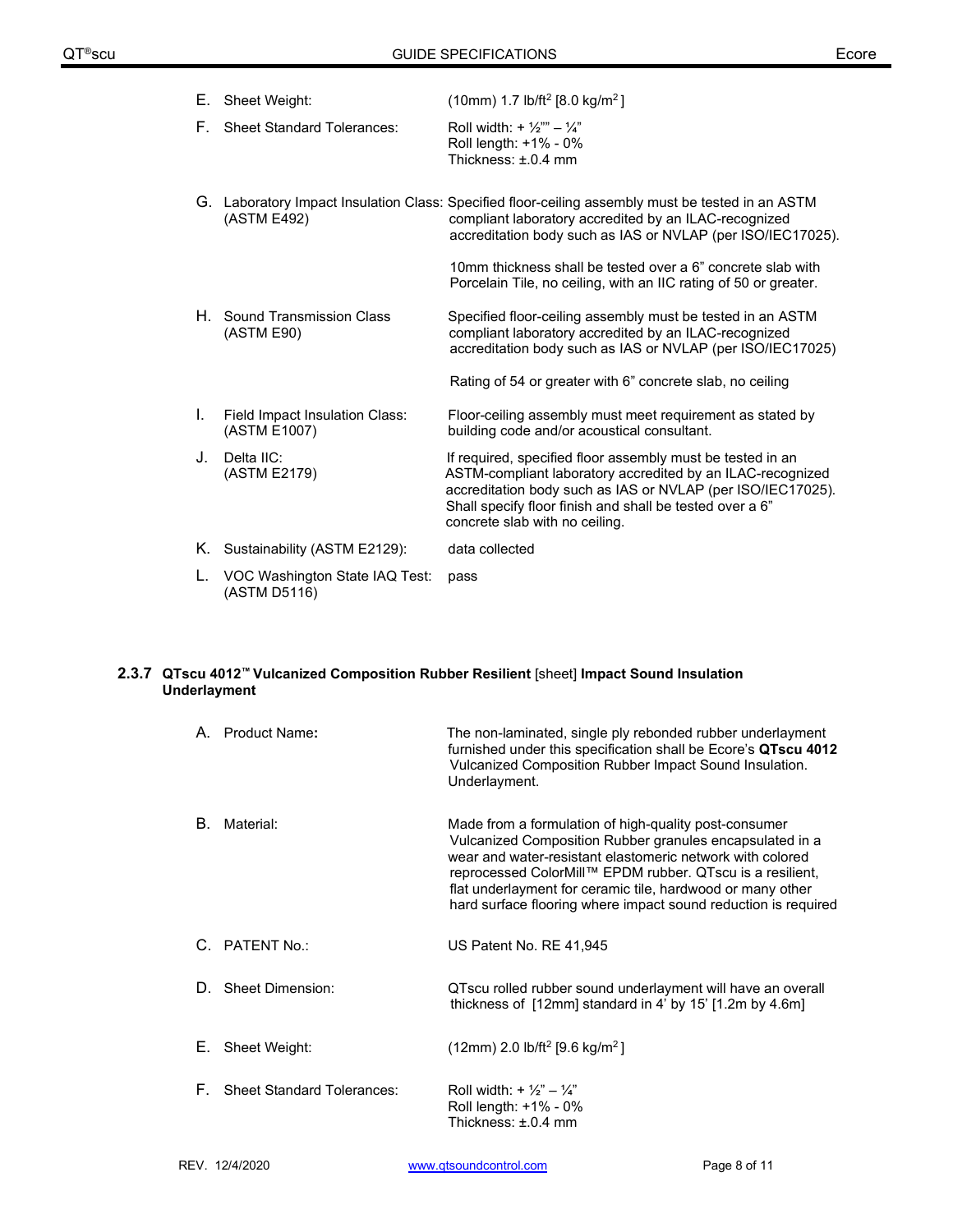| G. | (ASTM E492)                                    | Laboratory Impact Insulation Class: Specified floor-ceiling assembly must be tested in an ASTM<br>compliant laboratory accredited by an ILAC-recognized<br>accreditation body such as IAS or NVLAP (per ISO/IEC17025).                                                                |
|----|------------------------------------------------|---------------------------------------------------------------------------------------------------------------------------------------------------------------------------------------------------------------------------------------------------------------------------------------|
|    |                                                | 12mm thickness shall be tested over an 6" concrete slab with<br>Porcelain Tile, no ceiling, with an IIC rating of 51 or greater.                                                                                                                                                      |
| Н. | Sound Transmission Class<br>(ASTM E90)         | Specified floor-ceiling assembly must be tested in an ASTM<br>compliant laboratory accredited by an ILAC-recognized<br>accreditation body such as IAS or NVLAP (per ISO/IEC17025)                                                                                                     |
|    |                                                | 12mm thickness shall be tested over a 6" concrete slab with<br>Porcelain Tile, no ceiling, with an STC rating of 54 or greater.                                                                                                                                                       |
| L. | Field Impact Insulation Class:<br>(ASTM E1007) | Floor-ceiling assembly must meet requirement as stated by<br>building code and/or acoustical consultant.                                                                                                                                                                              |
| J. | Delta IIC:<br>(ASTM E2179)                     | If required, specified floor assembly must be tested in an<br>ASTM-compliant laboratory accredited by an ILAC-recognized<br>accreditation body such as IAS or NVLAP (per ISO/IEC17025).<br>Shall specify floor finish and shall be tested over a 6"<br>concrete slab with no ceiling. |
| Κ. | Sustainability (ASTM E2129):                   | data collected                                                                                                                                                                                                                                                                        |
|    | VOC Washington State IAQ Test:<br>(ASTM D5116) | pass                                                                                                                                                                                                                                                                                  |

### **2.3.8 QTscu 5015™ Vulcanized Composition Rubber Resilient** [sheet] **Impact Sound Insulation Underlayment**

|    | A. Product Name:              | The non-laminated, single-ply rebonded rubber underlayment<br>furnished under this specification shall be Ecore's QTscu 5015<br>Vulcanized Composition Rubber Impact Sound Insulation.<br>Underlayment.                                                                                                                                                                     |
|----|-------------------------------|-----------------------------------------------------------------------------------------------------------------------------------------------------------------------------------------------------------------------------------------------------------------------------------------------------------------------------------------------------------------------------|
| В. | Material:                     | Made from a formulation of high quality post-consumer<br>Vulcanized Composition Rubber granules encapsulated in a<br>wear and water-resistant elastomeric network with colored<br>reprocessed ColorMill™ EPDM rubber. QTscu is a resilient,<br>flat underlayment for ceramic tile, hardwood or many other<br>hard surface flooring where impact sound reduction is required |
|    | C. PATENT No.:                | US Patent No. RE 41,945                                                                                                                                                                                                                                                                                                                                                     |
|    | D. Sheet Dimension:           | QTscu rolled rubber sound underlayment will have an overall<br>thickness of $[15mm]$ standard in 4' by 15' $[1.2m$ by 4.6m]                                                                                                                                                                                                                                                 |
| Е. | Sheet Weight:                 | $(15mm)$ 2.5 lb/ft <sup>2</sup> [12 kg/m <sup>2</sup> ]                                                                                                                                                                                                                                                                                                                     |
|    | F. Sheet Standard Tolerances: | Roll width: + $\frac{1}{2}$ " - $\frac{1}{4}$ "<br>Roll length: +1% - 0"<br>Thickness: ±.0.5 mm                                                                                                                                                                                                                                                                             |
|    | (ASTM E492)                   | G. Laboratory Impact Insulation Class: Specified floor-ceiling assembly must be tested in an ASTM<br>compliant laboratory accredited by an ILAC-recognized                                                                                                                                                                                                                  |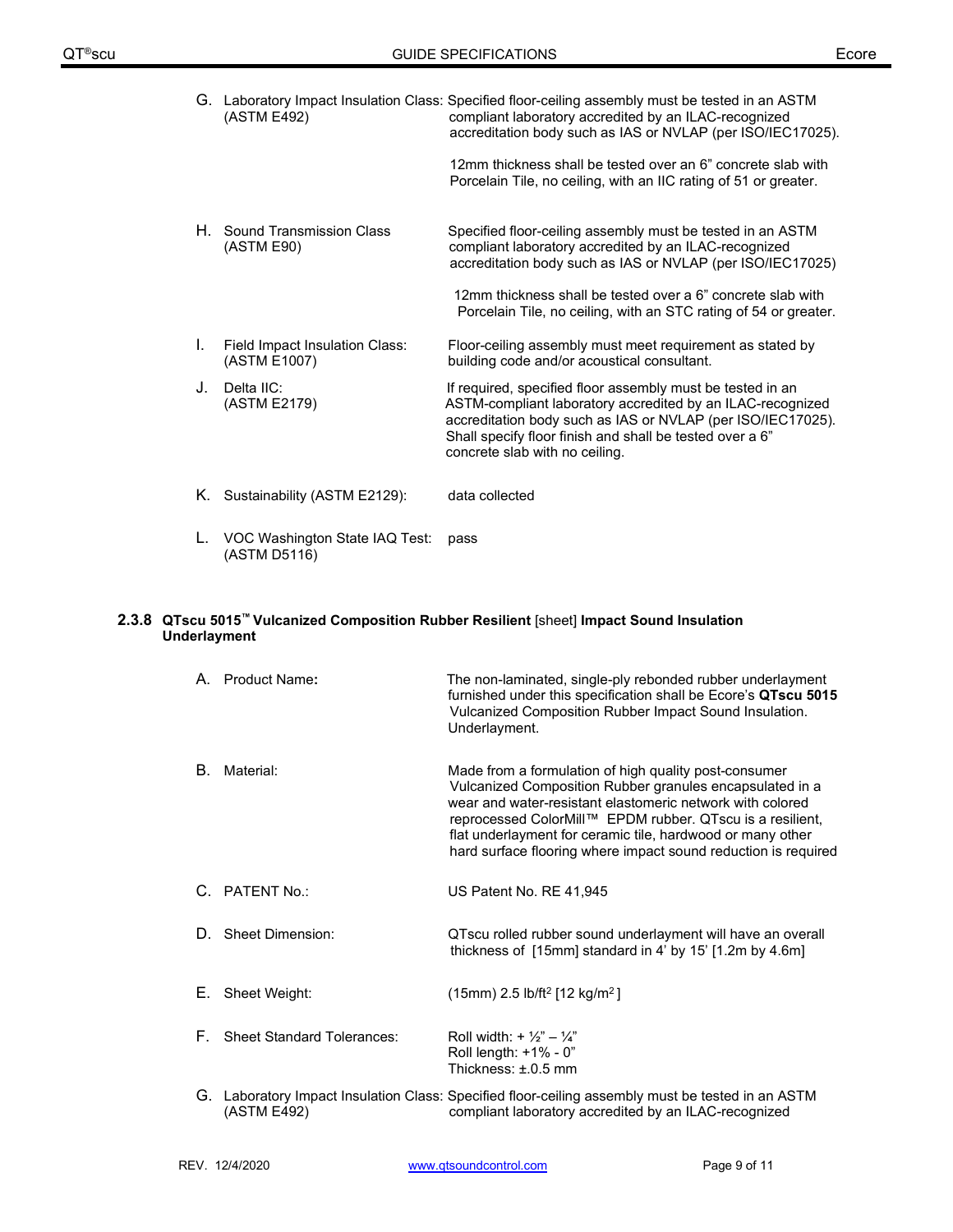accreditation body such as IAS or NVLAP (per ISO/IEC17025).

 15mm thickness shall be tested over an 6" concrete slab with Porcelain Tile, no ceiling, with an IIC rating of 50 or greater.

- H. Sound Transmission Class Specified floor-ceiling assembly must be tested in an ASTM<br>(ASTM E90) compliant laboratory accredited by an ILAC-recognized compliant laboratory accredited by an ILAC-recognized accreditation body such as IAS or NVLAP (per ISO/IEC17025) 15mm thickness shall be tested over a 6" concrete slab with Porcelain Tile, no ceiling with an STC rating of 54 or greater I. Field Impact Insulation Class: Floor-ceiling assembly must meet requirement as stated by<br>(ASTM E1007) building code and/or acoustical consultant. building code and/or acoustical consultant. J. Delta IIC: In the Internal of the Indian Specified floor assembly must be tested in an July 1. If required, specified floor assembly must be tested in an Internal ASTM-compliant laboratory accredited by an ILAC-recogn ASTM-compliant laboratory accredited by an ILAC-recognized accreditation body such as IAS or NVLAP (per ISO/IEC17025). Shall specify floor finish and shall be tested over a 6" concrete slab with no ceiling.
- K. Sustainability (ASTM E2129): data collected
- L. VOC Washington State IAQ Test: pass (ASTM D5116)

### 2.4 PRODUCT SUBSTITUTIONS

A. Substitutions: No substitutions permitted.

### 2.5 RELATED MATERIALS RELATED MATERIALS

- A. Related Materials: Refer to other sections listed in Related Sections paragraph herein for related materials.
- 2.6 SOURCE QUALITY
	- A. Source Quality: Obtain recycled rubber resilient flooring materials from a single manufacturer.

# **PART 3.0 - EXECUTION**

**Specifier Note**: Revise article below to suit project requirements and specifier's practice.

### 3.1 MANUFACTURER'S INSTRUCTIONS

A. Compliance: Comply with manufacturer's product data, including product technical bulletins, product catalog installation instructions and product carton instructions for installation.

### 3.2 EXAMINATION

A. Site Verification of Conditions: Verify substrate conditions, which have been previously installed under other sections, are acceptable for product installation in accordance with manufacturer's instructions.

### 3.3 PREPARATION

A. Surface Preparation: [specify applicable product preparation requirements].

**Specifier Note**: Coordinate article below with manufacturer's recommended installation details and requirements.

### 3.4 ERECTION/INSTALLATION/APPLICATION/CONSTRUCTION